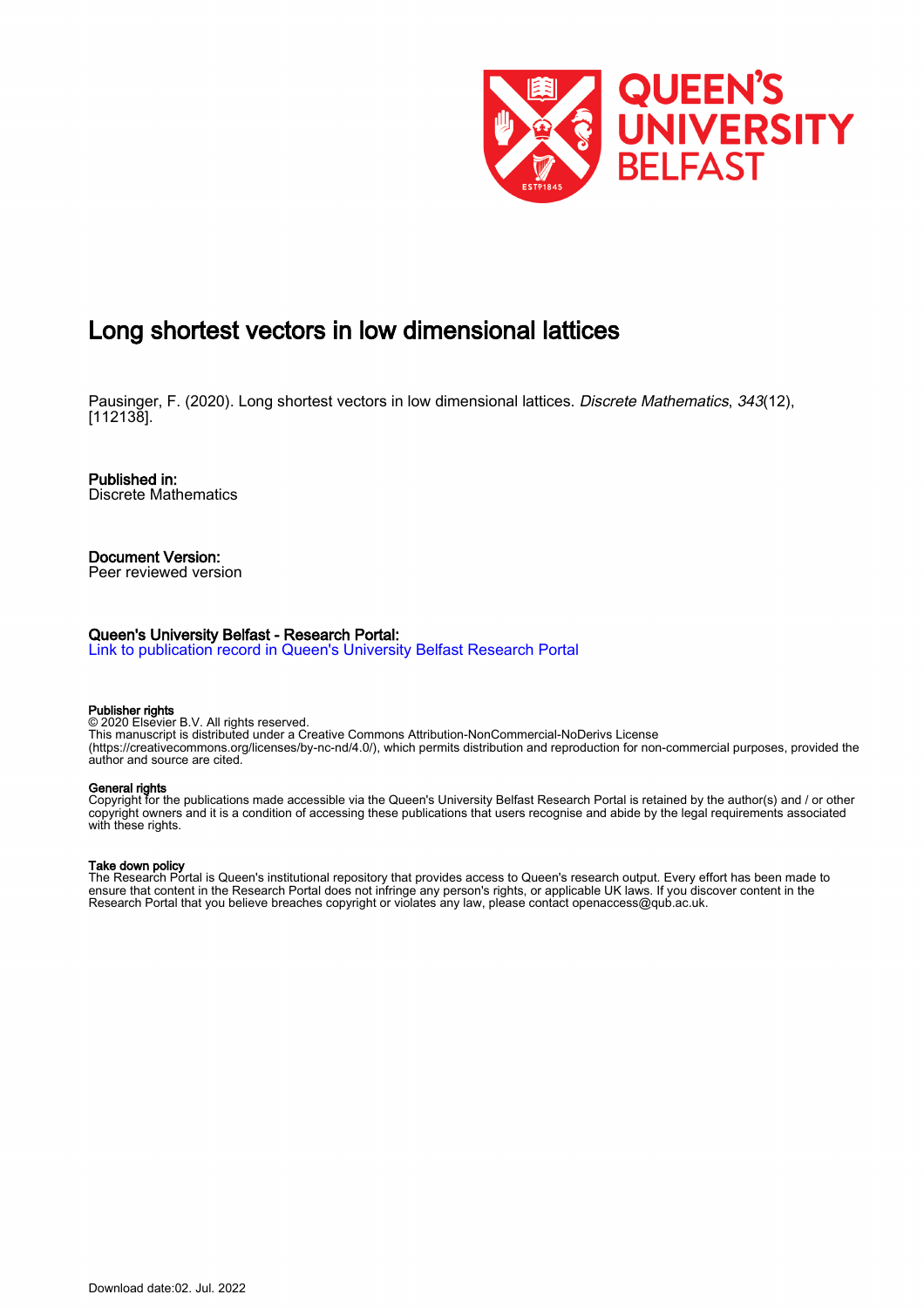# LONG SHORTEST VECTORS IN LOW DIMENSIONAL LATTICES

FLORIAN PAUSINGER

ABSTRACT. For coprime integers  $N, a, b, c$ , with  $0 < a < b < c < N$ , we define the set

 $\{(na \pmod{N}, nb \pmod{N}, nc \pmod{N}) : 0 \leq n < N\}.$ 

We study which parameters  $N, a, b, c$  generate point sets with long shortest distances between the points of the set in dependence of  $N$  and relate such sets to lattices of a particular form. As a main result, we present an infinite family of such lattices with the property that the normalised norm of the shortest vector of each lattice converges to the square root of the Hermite constant  $\gamma_3$ . We obtain a similar result for the generalisation of our construction to 4 and 5 dimensions.

### 1. INTRODUCTION

We are interested in point sets

 $\Pi_{N,\mathbf{v}} := \{(na \pmod{N}, nb \pmod{N}, nc \pmod{N}) : 0 \le n \le N\},\$ 

in which  $\mathbf{v} = (a, b, c)$  such that  $0 < a < b < c < N$  and  $gcd(N, a) = 1$ , which ensures that we have N different points in the cube  $[0, N-1]^3$ . Defining the shortest distance between points in  $\Pi_{N,\mathbf{v}}$  as

$$
\lambda^*(\Pi_{N,\mathbf{v}}) := \min_{\substack{\mathbf{x} \neq \mathbf{y}, \\ \mathbf{x}, \mathbf{y} \in \Pi_{N,\mathbf{v}}}} \|\mathbf{x} - \mathbf{y}\|,
$$

we ask:

 $(Q1)$  How long can the shortest distance between points of such sets be in dependence of N?

(Q2) How to explicitly construct sets with long shortest distances?

We start with simple bounds on  $\lambda = \lambda^* (\Pi_{N,\mathbf{v}})$ . By the definition of our sets, the shortest possible distance between two points is  $\sqrt{6}$  for a difference vector containing  $1, -1, \pm 2$ . On the other hand, assume that  $\lambda$  is a shortest distance. Our point sets always contain  $(0, 0, 0)$  and are always contained in the cube  $[0, N-1]^3$ . Therefore, a ball of radius  $\lambda$  centered at  $(0, 0, 0)$  (resp. its intersection with the cube  $[0, N-1]^3$  which is 1/8 of the ball) will never contain any other point of the set. In particular, we can attach such a fraction of a ball of radius  $\lambda$  to any point in the set. This yields a simple upper bound on  $\lambda$  since we know that our point set is contained in a cube of volume  $(N-1)^3$  and we can attach a fraction of an empty ball of radius  $\lambda$  to every point. Therefore,

(1) 
$$
\sqrt{6} \leq \lambda^* (\Pi_{N,\mathbf{v}}) \leq C \cdot N^{2/3},
$$

for a constant  $C > 0$ .

The main aim of this note is to answer  $(Q1)$  and  $(Q2)$ . We provide an upper bound for the maximal, normalised shortest distance between two points in sets of the form  $\Pi_{N,\mathbf{v}}$  and we relate these sets to particular lattices. Furthermore, in Theorem 3 we present a parametrised family of such lattices whose normalised shortest distance converges (from below) to  $C$  as the parameter goes to infinity.

In the following we recall some basic notions and relate our point sets to lattices in  $\mathbb{R}^3$  before we state our main results and discuss previous work in Section 2. Section 3 contains a detailed discussion of numerical results as well as of a remarkable lattice while Section 4 contains the

<sup>2010</sup> Mathematics Subject Classification. Primary (11P21, 52C07); Secondary (11H31, 11B50).

Key words and phrases. shortest vector; shortest distance; lattice; sequences  $(mod m)$ .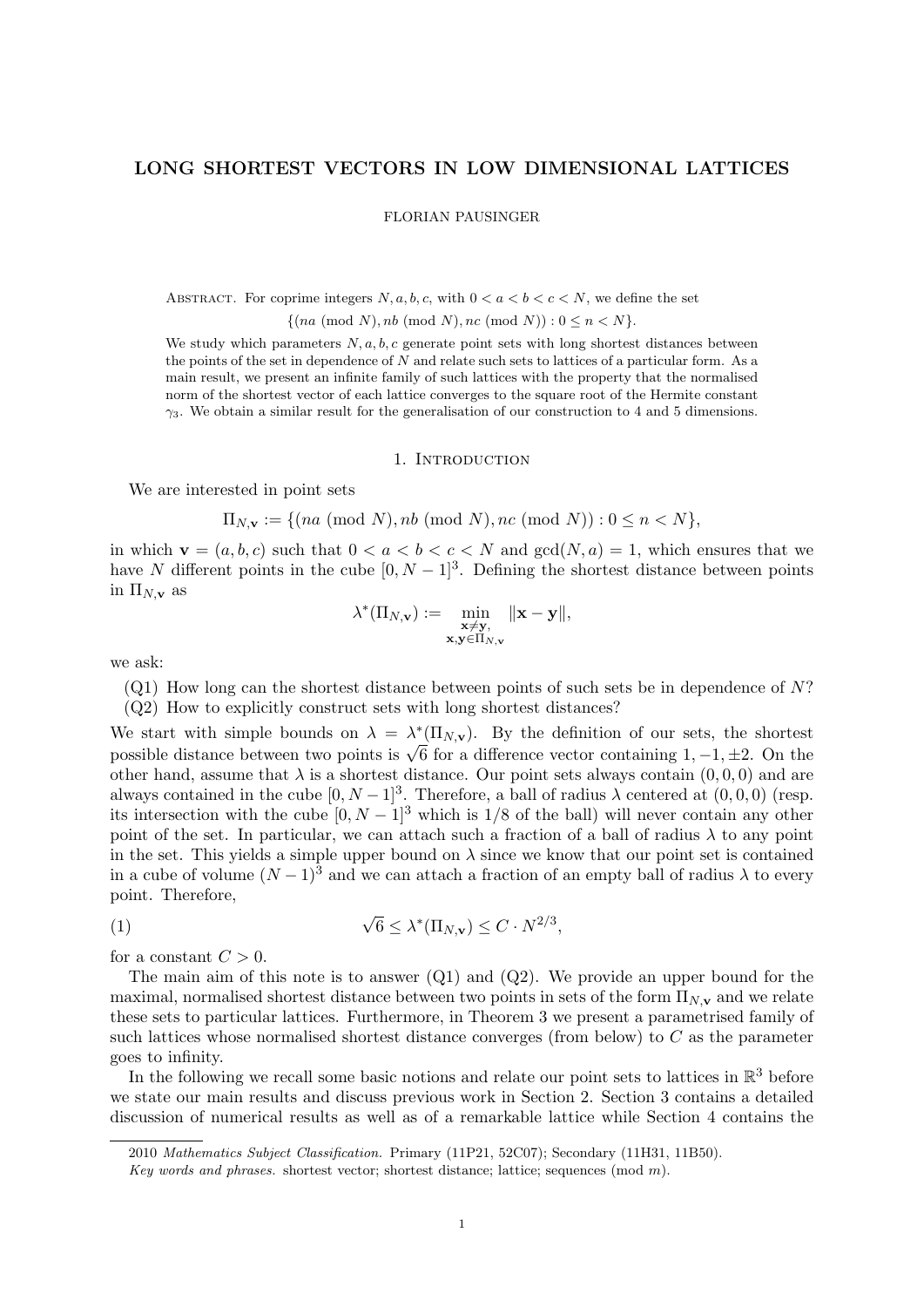proofs our main results. Finally, in Section 5 we discuss the extension of our construction to dimensions 4 and 5.

1.1. Lattices and reduced bases. We introduce the main concepts surrounding lattices and refer to [1] for more information. Let  $\mathbf{V} = {\mathbf{v}_1, \dots, \mathbf{v}_d}$  be linearly independent vectors in  $\mathbb{R}^d$ . The lattice generated by  $V$  is the set

$$
\Lambda(\mathbf{V}) = \left\{ \sum_{i=1}^{d} x_i \cdot \mathbf{v}_i : x_i \in \mathbb{Z} \right\} = \left\{ \mathbf{V} \cdot \mathbf{x} : \mathbf{x} \in \mathbb{Z}^d \right\}
$$

of all integer linear combinations of the vectors in  $V$ , and the set  $V$  is called a basis for the lattice. Two bases  $V, V'$  generate the same lattice, i.e.  $\Lambda(V) = \Lambda(V')$ , if and only if there exists an integer unimodular matrix U such that  $V = V'U$ . This is also the reason why it makes sense to define the (co)volume of a lattice, i.e.

$$
\text{vol}(\Lambda(\mathbf{V})) = |\det M_{\mathbf{V}}|,
$$

in which  $M_{\mathbf{V}}$  is the square matrix whose rows are the basis vectors  $\mathbf{v}_i, 1 \leq i \leq d$  of an arbitrary lattice basis **V**. For  $\Lambda = \Lambda(\mathbf{V})$  and  $1 \leq i \leq d$  the *i*-th successive minimum  $\lambda_i(\Lambda)$  is the radius of the smallest closed ball centred at the origin and containing at least i linearly independent lattice vectors. In particular,  $\lambda_1(\Lambda)$  is the length of the shortest vector of  $\Lambda$ . Finally, the *Hermite* constant  $\gamma_d$  is (can be) defined as

$$
\sqrt{\gamma_d} = \sup_{\Lambda} \frac{\lambda_1(\Lambda)}{\text{vol}(\Lambda)^{1/d}},
$$

in which the supremum is over all d-dimensional lattices  $\Lambda$ . Thus, the Hermite constant is an upper bound on the maximal length of short lattice vectors in Euclidean space and is known only for  $1 \leq d \leq 8$  as well as  $d = 24$ ; in particular

$$
\gamma_2 = 2/\sqrt{3}, \quad \gamma_3 = 2^{1/3}, \quad \gamma_4 = 2^{1/2} \quad \text{and} \quad \gamma_5 = 2^{3/5}.
$$

Now we restrict to three dimensional lattices.

**Definition 1.** A basis  $V = \{v_1, v_2, v_3\}$  of a three dimensional lattice in  $\mathbb{R}^3$  is (Minkowski-) reduced if its vectors satisfy:

- $(B.1)$   $\|\mathbf{v}_1\| \leq \|\mathbf{v}_2\| \leq \|\mathbf{v}_3\|;$
- (B.2)  $\|\mathbf{v}_2 + x_1\mathbf{v}_1\| \ge \|\mathbf{v}_2\|$  and  $\|\mathbf{v}_3 + x_2\mathbf{v}_2 + x_1\mathbf{v}_1\| \ge \|\mathbf{v}_3\|$  for all integers  $x_1, x_2$ .

We refer to [11] for a three-dimensional lattice reduction algorithm and to [7] for a characterisation of Minkowski-reduced lattice bases in arbitrary dimension d. Importantly, the shortest vector in a reduced basis is always the shortest vector of the lattice. In fact, a basis of a d-dimensional lattice that reaches the d minima must be Minkowski-reduced, but a Minkowskireduced basis may not reach all the minima, except the first four (see [13]).

1.2. The underlying lattice of  $\Pi_{N,\mathbf{v}}$ . A first important observation is that our point sets can be obtained as intersections of the cube  $[0, N-1]^3$  with three-dimensional integer lattices and the shortest distance in our point sets is given by the shortest vector of the underlying lattices. (Note however that the shortest vector of the underlying lattice need not be an element of our sets!) A second observation is that the shortest distance of a point set does not change when we change the order of the generating vector; i.e.  $\lambda^*(\Pi_{N,\mathbf{v}}) = \lambda^*(\Pi_{N,\mathbf{v}})$  if  $\mathbf{v} = (a,b,c)$  and  $\mathbf{v}' = (a, c, b)$  or any other permutation of a, b, c. Hence, we can assume  $a < b < c$ . In particular, our assumptions on  $N, a, b, c$  allow us to restrict to generating vectors of the form  $(1, b, c)$ , since we can always solve the congruence

$$
(2) \t a \cdot n' \equiv 1 \pmod{N}.
$$

Therefore, we can replace the generating vector  $(a, b, c)$  with  $(n'a, n'b, n'c) = (1, b', c')$  in which n' is such that  $n'a \equiv 1 \pmod{N}$ ,  $n'b \equiv b' \pmod{N}$  and  $n'c \equiv c' \pmod{N}$  generate the same set of points. Restricting to generating vectors of the form  $(1, b, c)$  gives a particularly simple generating matrix for the underlying lattices.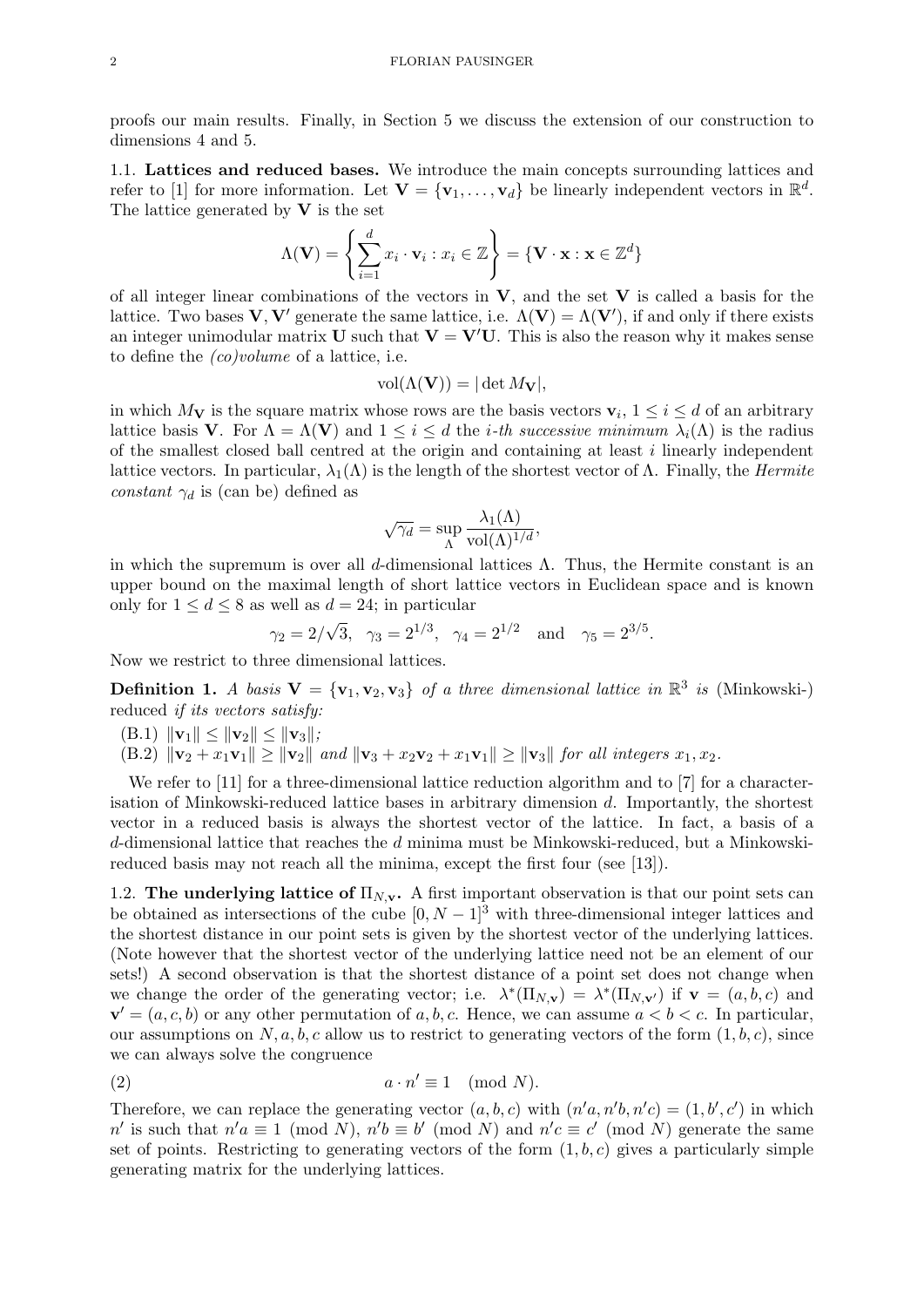**Lemma 1.** Let  $\mathbf{v} = (1, b, c)$  with  $1 < b < c < N$ . Then

(3) 
$$
\Pi_{N,\mathbf{v}} = \begin{pmatrix} 0 & 0 & 1 \\ 0 & N & b \\ N & 0 & c \end{pmatrix} \mathbb{Z}^3 \cap [0, N-1]^3
$$

*Proof.* Note that we can always find unique integers x, y such that  $0 < Nx + nb < N$  and  $0 < Ny + nc < N$  for  $1 \le n \le N - 1$ . Every non-trivial point in  $\Pi_{N,\mathbf{v}}$  can thus be obtained by multiplying the matrix with  $(y, x, n)$ . On the other hand it is easy to see that these are the only vectors in  $\mathbb{Z}^3 \setminus \{0\}$  that yield points in  $[0, N-1]^3$ . Finally, multiplying with  $(0, 0, 0)$  gives  $(0, 0, 0)$ .

For a given point set  $\Pi_{N,\mathbf{v}}$ , write  $\Lambda(\Pi_{N,\mathbf{v}})$  for the underlying lattice. Lemma 1 can be used to conclude that the shortest distance in our point sets is given by the shortest vector of the underlying lattices.

# **Lemma 2.** In the above notation, we have that  $\lambda^*(\Pi_{N,v}) = \lambda_1(\Lambda(\Pi_{N,v}))$ .

*Proof.* By Lemma 1 every point in  $\Pi_{N,\mathbf{v}}$  can be written as an *integer* linear combination of the vectors of a *reduced* basis  $\{v_1, v_2, v_3\}$  of the underlying lattice. We identify a point  $\sum_{i=1}^3 x_i v_i$ in  $\Pi_{N,\mathbf{v}}$  with its coordinates  $(x_1, x_2, x_3)$  with respect to the reduced basis. If we fix the first coordinate, i.e. set  $x_1 = k$  for  $k \in \mathbb{Z}$ , we see that all such points  $(k, x_2, x_3)$  lie on the hyperplane spanned by  $\mathbf{v}_2$  and  $\mathbf{v}_3$  and translated by the constant vector  $k \cdot \mathbf{v}_1$ .

We assume for contradiction that for every point  $(x_1, x_2, x_3)$  in  $\Pi_{N,\mathbf{v}}$  the corresponding pair of points  $(x_1 \pm 1, x_2, x_3)$  lies outside of  $[0, N-1]^3$ . In other words, that there is no pair of points of  $\Pi_{N,\mathbf{v}}$  whose difference is  $\mathbf{v}_1$ . Since the cube  $[0, N-1]^3$  (interpreted as a compact, solid set) has no holes, this assumption implies that for fixed  $(x_1, x_2, x_3)$  also points  $(x_1 \pm k, x_2, x_3)$  for  $k \in \mathbb{Z} \setminus \{-1, 0, 1\}$  lie outside of the cube. Now take an arbitrary point  $(x_1, x_2, x_3)$  in  $\Pi_{N, \mathbf{v}}$ . Due to its lattice structure  $\Pi_{N,\mathbf{v}}$  contains all integer points of the intersection of  $[0, N-1]^3$  with the hyperplane spanned by  $v_2$  and  $v_3$  and translated by  $x_1 \cdot v_1$ . However, for all such points and, again because the cube has no holes,  $\Pi_{N,\mathbf{v}}$  does not contain any point on parallel hyperplanes of the form  $(x_1 \pm k, x_2, x_3)$  for arbitrary but fixed  $k \in \mathbb{Z} \setminus \{0\}$ . This implies that all points of  $\Pi_{N,\mathbf{v}}$  lie on a hyperplane spanned by the two longer vectors of the reduced basis and potentially translated by a constant multiple of  $\mathbf{v}_1$ . Since  $\Pi_{N,\mathbf{v}}$  always contains  $(0,0,0)$  we see that we actually have  $x_1 = 0$ .

A simple area argument (similar to the one in the introduction) shows that if all N points of  $\Pi_{N,v}$  lie on the intersection of the cube with a single hyperplane, then  $\|\mathbf{v}_2\|$  is  $\mathcal{O}(\sqrt{N})$ . However, this contradicts the assumption that  $(x_1 \pm 1, x_2, x_3)$  lie outside of the cube for every  $(x_1, x_2, x_3)$ in  $\Pi_{N,\mathbf{v}}$ .

To see this, we first note that a ball of radius  $\|\mathbf{v}_2\|/2$  centered at the centroid of the intersection of the hyperplane with the cube has to contain at least one point  $(x_1, x_2, x_3)$  of  $\Pi_{N, \mathbf{v}}$  lying on the hyperplane. Next we center at this point a second ball of radius  $\|\mathbf{v}_2\|$  which has to contain the points  $(x_1 \pm 1, x_2, x_3)$ , one on each side of the plane, because  $\mathbf{v}_2$  is at least as long as  $\mathbf{v}_1$ . This second ball is contained in a third ball centred again at the centroid of the plane and of radius  $3||v_2||/2$ . We call the two halves of the ball on opposite sides of the plane hemispheres. Assuming that the centroid of the plane is at the center of the cube shows that the distance to all faces of the cube is at least  $(N-1)/2$  and hence the third ball is fully contained in the cube (for N large enough) which contradicts our assumption. In case that the centroid is not at the center of the cube, it can be shown by a (a)symmetry argument that at least one of the hemispheres has to be fully contained in the cube, giving the same conclusion.

### 2. Main results

2.1. Maximal shortest distance in three-dimensions. We use the connection to lattices and their shortest vectors to refine the upper bound on the longest shortest distance. We start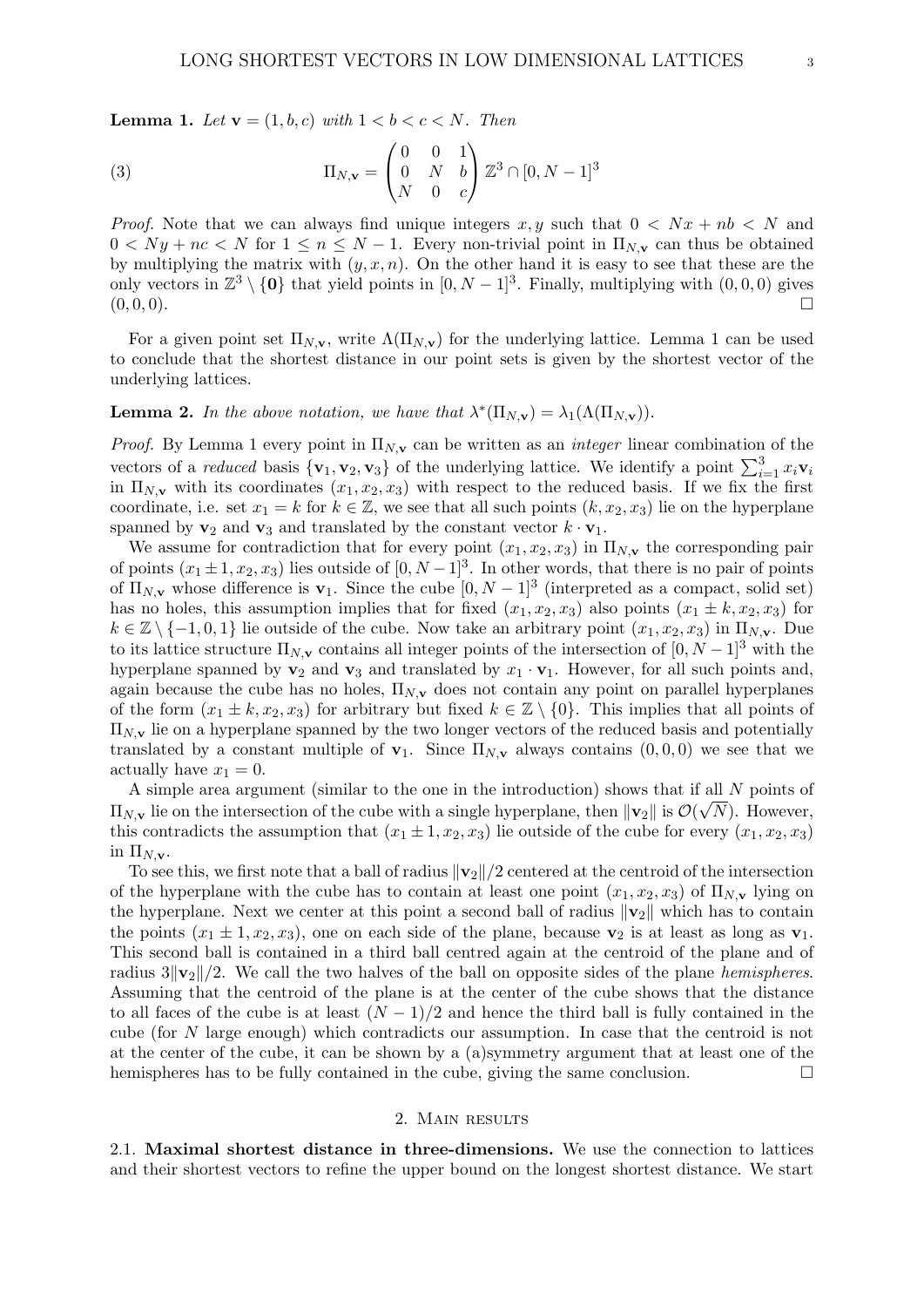with an intuitive argument. It is well known and was first shown by Gauss in 1831 that the face-centered cubic (FCC) lattice

(4) 
$$
\Omega := \begin{pmatrix} 1 & 0 & 1 \\ 1 & 1 & 0 \\ 0 & 1 & 1 \end{pmatrix} \mathbb{Z}^3
$$

gives the densest (sphere) lattice packing in  $\mathbb{R}^3$ . In fact, the FCC lattice gives the densest packing among all lattices according to the famous Kepler Conjecture which was finally settled by Hales and Ferguson  $[4, 6]$  utilising an approach of Fejes Tóth  $[2]$  as well as state-of-the-art formal proof techniques [5]; see also [12]. Importantly, the shortest vector in the FCC lattice is exactly twice the radius of the spheres which are centered at the nodes of the lattice. We can refine the volume argument of the previous section to get an accurate value for the constant in the upper bound.

We recall that the the FCC lattice can be built out of the basic cube in Figure 1. Ignoring boundary effects, each of the N points is contained in 8 basic cubes and each basic cube contains 4 lattice points. Thus, we can build 2N basic cubes with edge length  $\ell$ . We are looking for the maximal edge length  $\ell$  such that all 2N basic cubes fit into  $[0, N - 1]^3$ :

$$
\max_{\ell \in \mathbb{R}} 2N\ell^3 \le (N-1)^3 \quad \Rightarrow \quad \ell \approx \frac{N^{2/3}}{\sqrt[3]{2}}.
$$

The shortest distances between the nodes of this lattice are the face diagonals. Thus, we get an accurate idea of the constant  $C$  in  $(1)$ :

$$
C \approx \frac{1}{\sqrt[3]{2}}\sqrt{2} = 2^{1/6} \approx 1.122.
$$

This argument can be made exact using the notion of the Hermite constant of a lattice as well as Lemma 1 and 2. From Lemma 1 we deduce that the covolume of our particular lattices is  $N^2$ . Hence,

$$
\frac{(\lambda^*(\Pi_{N,\mathbf{v}}))^2}{(N^2)^{2/3}} \le \gamma_3 = 2^{1/3} \Rightarrow \lambda^*(\Pi_{N,\mathbf{v}}) \le 2^{1/6} N^{2/3}.
$$



FIGURE 1. Basic building block of FCC lattice.

2.2. The two-dimensional case. In [8] the two-dimensional variant of the problem was studied. It is well known that the hexagonal lattice

(5) 
$$
\Lambda_h = \begin{pmatrix} 1 & 1/2 \\ 0 & \frac{\sqrt{3}}{2} \end{pmatrix} \mathbb{Z}^2
$$

maximises the packing density in  $\mathbb{R}^2$ ; see [3, 9, 10]. We define

$$
\Pi_{N,(a,b)} := \{ (na \pmod{N}, nb \pmod{N}) : 0 \le n < N \}
$$

and  $\lambda^*(\Pi_{N,(a,b)})$  as in the three dimensional case. It turns out that the shortest distance in any two-dimensional set  $\Pi_{N,(a,b)}$  satisfies

$$
\sqrt{2} \le \lambda^* (\Pi_{N,(a,b)}) \le \sqrt{N} \cdot \sqrt{\gamma_2}.
$$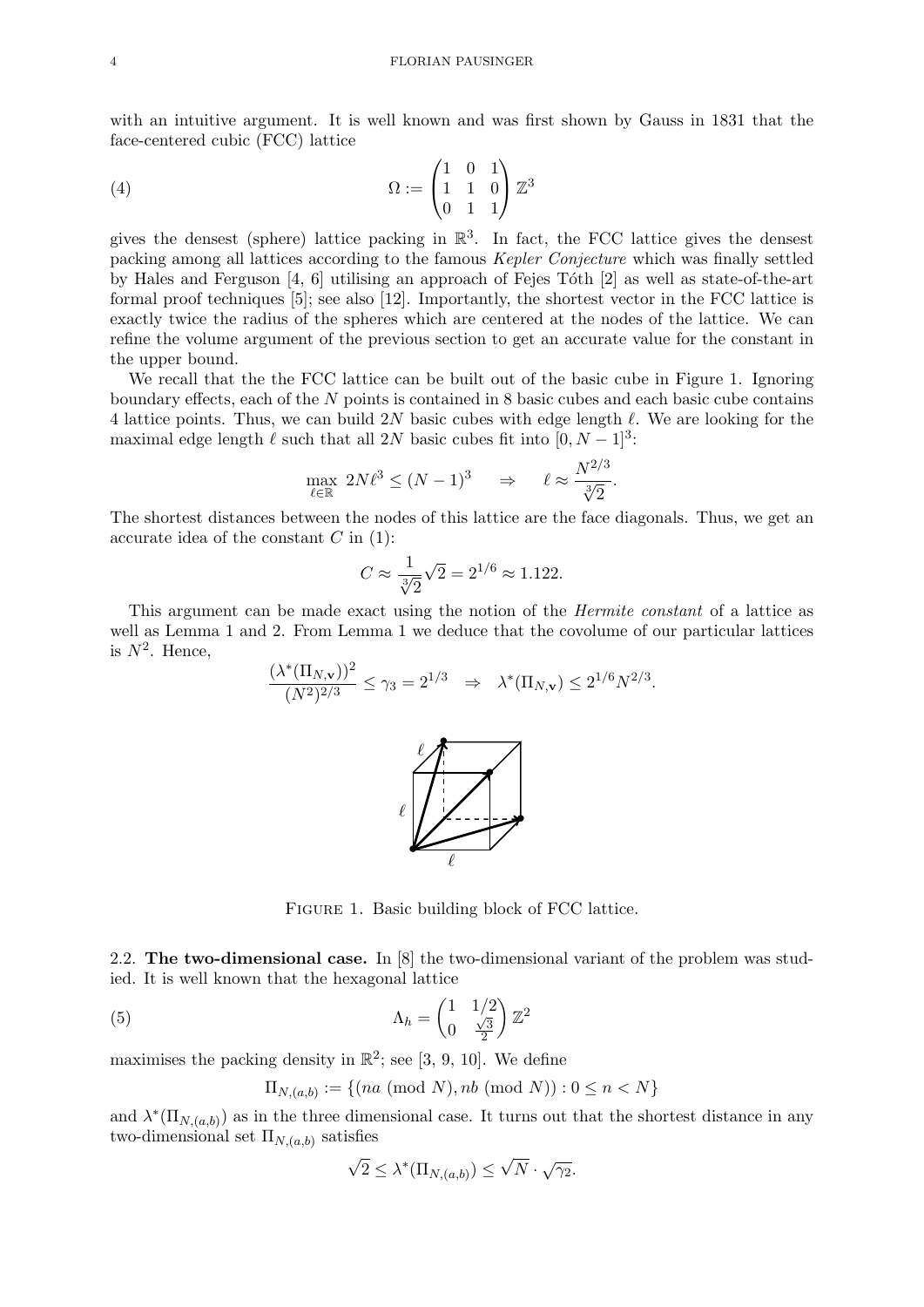

FIGURE 2. Left: The normalised length of the longest shortest vector in base N among all lattices with generating vectors of the form  $(1, b, c)$  with  $1 < b < c < N$ . The green line at  $2^{1/6} \approx 1.122$  illustrates the upper bound, while the second green line is at 1 and illustrates what can be achieved with cubic lattices. Right: The red dots show improvements when allowing all generating vectors  $(a, b, c)$  with  $gcd(N, a, b, c) = 1.$ 

Set  $n = 4s + 3$  and define

$$
\frac{b_s}{N_s} = [0, b_1, b_2, \dots, b_n] = [0, 2, 1, 2, 1, \dots, 1, 2]
$$

via this particular continued fraction expansion. Note that this continued fraction converges to √  $(\sqrt{3}-1)/2$ . It was then shown that the particular family of integer lattices

$$
X_s = \begin{pmatrix} 0 & 1 \\ N_s & b_s \end{pmatrix} \mathbb{Z}^2
$$

converges to (a rotated and scaled version of) the hexagonal lattice as the parameter s approaches infinity and the normalised length,  $\lambda^*(\Pi_{N_s,(1,b_s)})/\sqrt{N}$ , of the shortest distance converges to  $\sqrt{\gamma_2}$ .

2.3. Main result and numerical observations. Having the upper bound and knowing that the problem can be fully resolved in two dimensions motivates to look for optimal lattices in three dimensions. As a main result we show how to construct lattices,  $\Lambda(\Pi_{N,\mathbf{v}})$ , whose normalised shortest distance is arbitrarily close to  $2^{1/6}$ .

**Theorem 1.** For every  $\varepsilon > 0$  there exist infinitely many pairs  $(N, \mathbf{v})$  such that

$$
\frac{\lambda^*(\Pi_{N,{\bf v}})}{N^{2/3}}>2^{1/6}-\varepsilon.
$$

See Theorem 3 in Section 4 for an explicit construction of such lattices and Theorem 4 in Section 5 for a natural generalisation to  $d = 4$  and  $d = 5$ . Our construction is based on extensive numerical analysis of all lattices,  $\Lambda(\Pi_{N,\mathbf{v}})$ , up to  $N = 310$ ; see Figure 2 (left). From these observations it appears at first as if it is not possible to obtain lattices with the longest possible shortest distances. The best lattice we can find up to  $N = 310$  is for the parameters  $N = 244$  with  $\mathbf{v} = (1, 13, 169)$ . We will study this remarkable lattice which led to our explicit construction in the next section.

Furthermore, we present a similar construction in Theorem 2 of lattices such that the normalised shortest distance converges to 1. While the first family of lattices can be interpreted as an approximation of the FCC lattice, the second family approximates a cubic lattice. To see this, set  $N = n^3$  and look at the set

$$
G_n = \begin{pmatrix} n^2 & 0 & 0 \\ 0 & n^2 & 0 \\ 0 & 0 & n^2 \end{pmatrix} \mathbb{Z}^3 \cap [0, N-1]^3.
$$

Then

$$
\frac{\lambda^*(G_n)}{N^{2/3}} = \frac{n^2}{n^2} = 1.
$$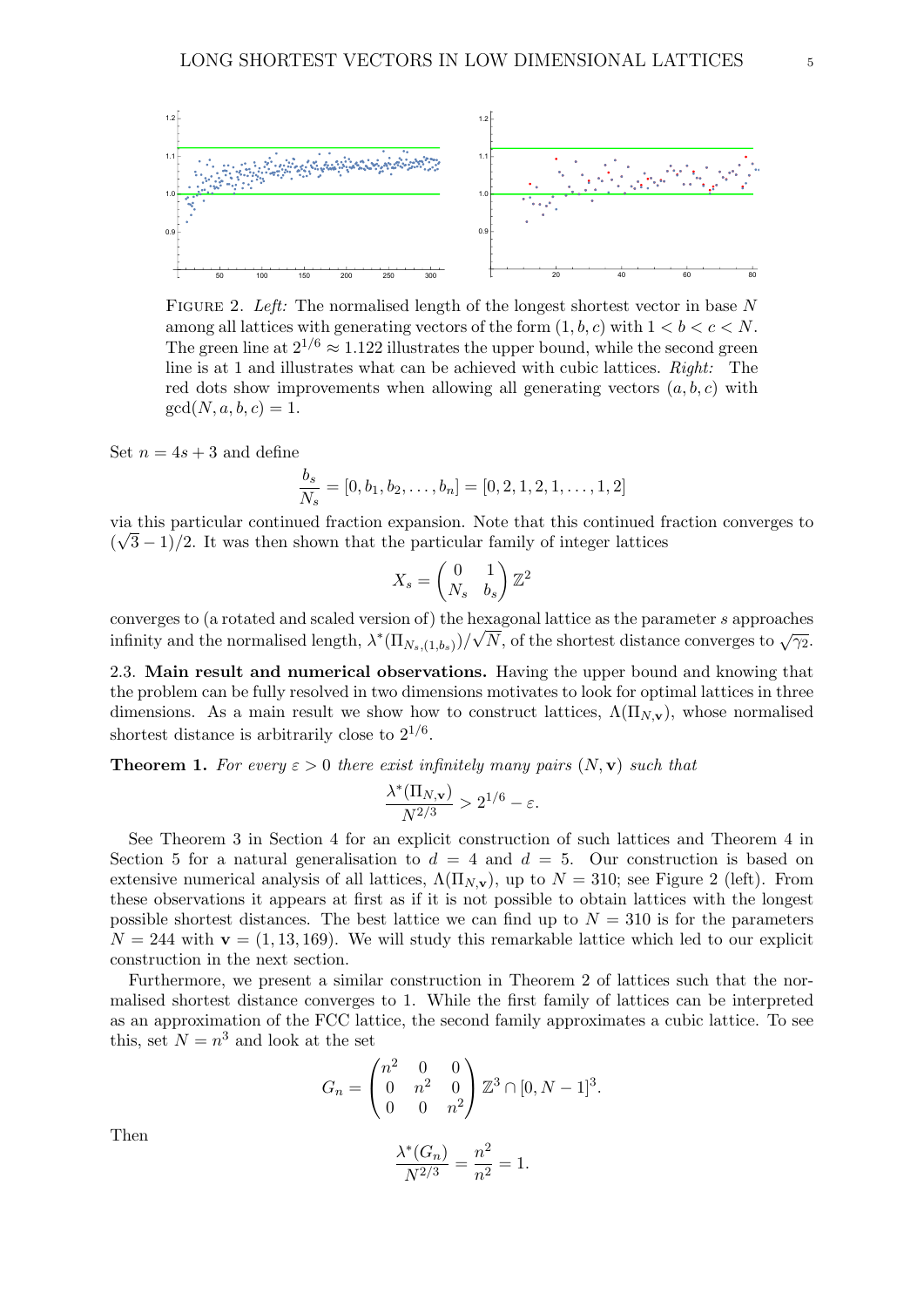

FIGURE 3. The three projections of the lattice  $\Pi_{244,\mathbf{v}}$  with  $\mathbf{v} = (1, 13, 169)$ . The first 13 points of each lattice are in red.

We close this section with an open problem for which we expect an affirmative answer.

**Problem 1.** Prove (or disprove) that there exists an absolute  $\varepsilon > 0$  such that for every  $N > N_0$ there is a generating vector  $\mathbf{v} = (1, b, c)$  with  $1 < b < c < N$  and

$$
\frac{\lambda^*(\Pi_{N,{\bf v}})}{N^{2/3}}>1+\varepsilon.
$$

**Remark 1.** If we relax the condition on the generating vector to  $gcd(N, a, b, c) = 1$ , then we can also get very good lattices for small N as the examples  $N = 20$ ,  $\mathbf{v} = (6, 15, 18)$  for which we get  $\lambda^*(\Pi_{N,\mathbf{v}})/N^{2/3} = 1.0942...$  or  $N = 78$ ,  $\mathbf{v} = (15,65,75)$  with  $\lambda^*(\Pi_{N,\mathbf{v}})/N^{2/3} = 1.09965...$ show. However, in general it seems that there is no systematic improvement as shown in Figure 2 (right) at least not for  $10 \le N \le 80$ .

## 3. A remarkable lattice

The lattice for  $N = 244$  and  $\mathbf{v} = (1, 13, 169)$  has several remarkable properties which helped to find the family of lattices presented in Theorems 2-4 and which gives an idea why lattices with long shortest vectors seem so rare and hard to find. First, we notice that  $b^2 = c$ , i.e.  $13^2 = 169$ , and that  $b \cdot c = b^3 = 2197 \equiv 1 \pmod{244}$ . This property has important implications. If we look at the three two-dimensional orthogonal projections of the lattice, i.e. the lattices generated by

$$
\begin{pmatrix} 0 & 1 \\ 244 & 13 \end{pmatrix}, \begin{pmatrix} 0 & 1 \\ 244 & 169 \end{pmatrix}, \begin{pmatrix} 0 & 13 \\ 244 & 169 \end{pmatrix},
$$

we see that they are all copies of the same two-dimensional lattice modulo 244; see Figure 3.

The second lattice can be obtained from the first via a rotation by  $\pi/2$  and a reflection on the x-axis:

$$
(1,b)\cdot \begin{pmatrix} 0 & -1 \\ 1 & 0 \end{pmatrix} \cdot \begin{pmatrix} 1 & 0 \\ 0 & -1 \end{pmatrix} = (b,1) = (b\cdot 1, b\cdot c).
$$

Thus, there is a bijection between the two lattices; the point  $(n, bn)$  in the first lattice is obtained as point  $(k, kc)$  for  $k = bn$  in the second lattice. Similarly, we see that there is also a bijection between the first and third lattice using both conditions on the parameters; i.e.  $bc \equiv 1 \pmod{244}$ and  $b^2 \equiv c \pmod{244}$ . We have that

$$
(1,b) \equiv (b^2 \cdot b, b^2 \cdot c) \pmod{244},
$$

and hence the point  $(n, bn)$  in the first lattice is obtained as point  $(kb, kc)$  in the third lattice for  $k = b<sup>2</sup>n$ . An easy calculation shows that the first of the three two-dimensional lattices has a reduced basis of the form  $(1, 13)$ ,  $(19, 3)$ ; this corresponds to the points with indices  $n = 1$ and  $n = 19$ . Using the bijections of the indices of the points that we have just established, we can translate these two vectors and see that we obtain these vectors for indices  $k = b = 13$  and  $k = 19b = 3$  in the second lattice as well as  $k' = b^2 = c = 169$  and  $k' = 19b^2 = -39$  in the third lattice. Interestingly, the three three-dimensional vectors for  $n = 1, k = b, k' = c$  give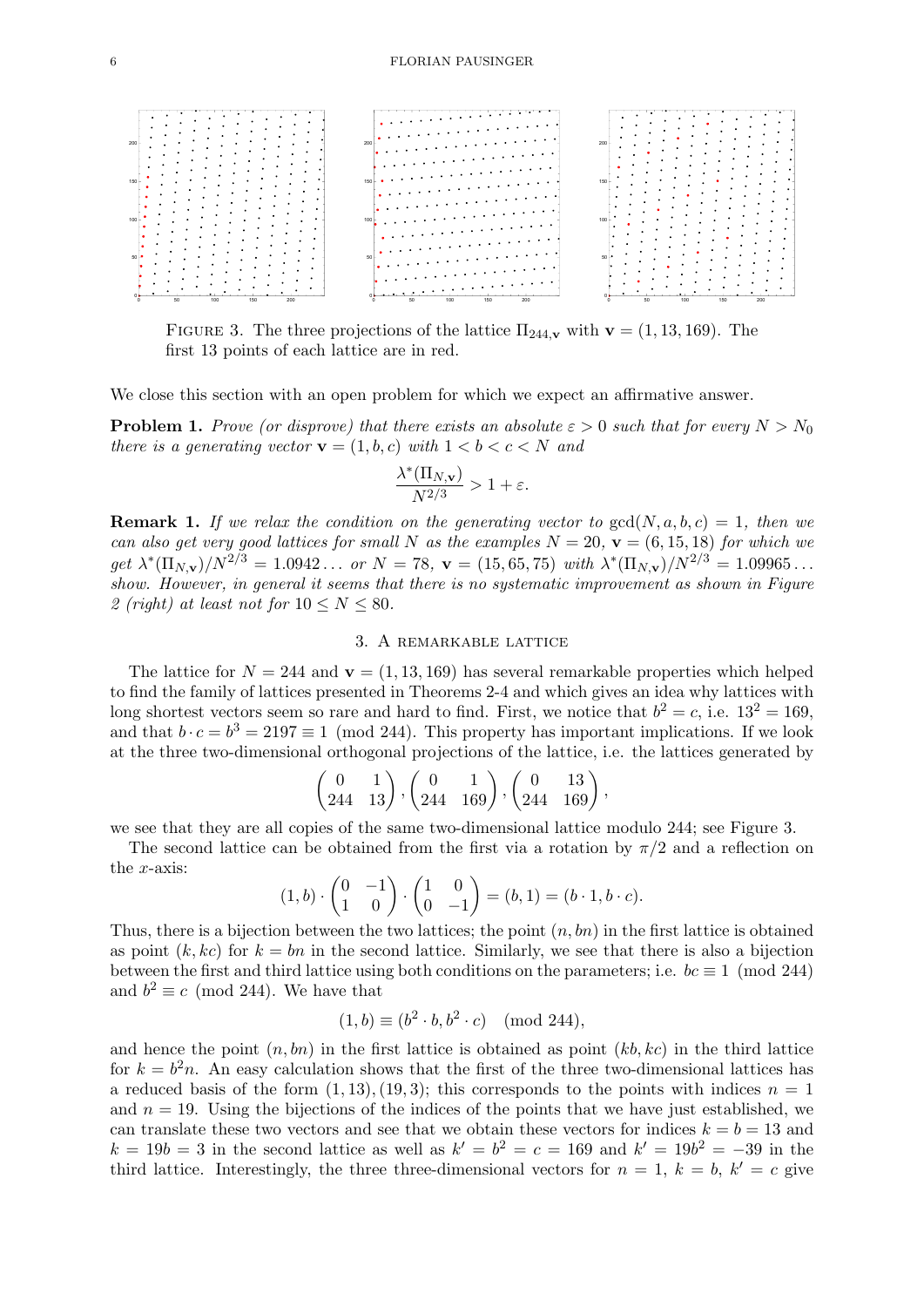three variations of the vector  $(1, b, c)$  thanks to our assumptions, whereas the vectors for  $n = 19$ ,  $k = 3$  and  $k' = -39$  are

(6) 
$$
\mathbf{v}_1 = \begin{pmatrix} 19 \\ 3 \\ 39 \end{pmatrix}, \mathbf{v}_2 = \begin{pmatrix} 3 \\ 39 \\ 19 \end{pmatrix}, \mathbf{v}_3 = \begin{pmatrix} -39 \\ -19 \\ -3 \end{pmatrix}
$$

and as such a reduced basis of the lattice. Hence, we obtain

(7) 
$$
\frac{\lambda(\Pi_{244,(1,13,169)})}{244^{2/3}} = \frac{\sqrt{1891}}{244^{2/3}} = 1.11366...
$$

This lattice is a rhombohedral lattice which is an almost perfect approximation of the FCC lattice. The angle  $\alpha$  between the edges of the rhomboid is given as

$$
\alpha = \arccos\left(\frac{\mathbf{v}_1 \cdot \mathbf{v}_2}{\|\mathbf{v}_1\| \|\mathbf{v}_2\|}\right) = \arccos\left(\frac{\mathbf{v}_1 \cdot \mathbf{v}_3}{\|\mathbf{v}_1\| \|\mathbf{v}_3\|}\right) = \arccos\left(\frac{\mathbf{v}_2 \cdot \mathbf{v}_3}{\|\mathbf{v}_2\| \|\mathbf{v}_3\|}\right) = 1.06572\dots
$$

which is almost the angle  $\pi/3 = 1.0472...$  obtained for the FCC lattice via

$$
\arccos\left(\frac{(1,1,0)\cdot(1,0,1)}{\|(1,1,0)\| \|(1,0,1)\|}\right) = \pi/3.
$$

3.1. A general procedure? The calculations in the previous section suggest the following general procedure: Assume N, b, c are such that  $bc \equiv 1 \pmod{N}$  and  $b^2 \equiv c \pmod{N}$  (or  $bc \equiv -1 \pmod{N}$  and  $b \equiv c^2 \pmod{N}$ . Then it is easy to see, using the same index bijections as before, that the three two-dimensional projections of the lattice are indeed always variants of the same lattice. And it is tempting to hope that the resulting lattice is again rhombohedral such that the vectors of the reduced basis are permutations of

$$
(\pm(x \pmod{N}), \pm(xb \pmod{N}), \pm(xb^2 \pmod{N}))
$$

where representatives of each class are taken from the interval  $[-(N-1)/2, (N-1)/2]$  as in the example for  $N = 244$  and x being the non-trivial index of the shortest vector in the twodimensional lattice. The length of the shortest vector should then be given as  $\|(x, xb, xb^2)\|$ . It turns out, that the shortest vector is in general indeed of this form. Unfortunately, it also seems that in general only two of the three vectors of the reduced basis are of this form, while the third vector is (very) different. Thus, in general we do not obtain a rhombohedral lattice approximating the FCC lattice. Even worse, systematic experiments show that the third basis vector has a much larger norm in general, generating a lattice that is far from being rhombohedral.

As an example we look at  $N = 366$  and  $\mathbf{v} = (1, 13, 169)$ . We have that  $b \cdot c = b^3 = 2197 \equiv 1$ (mod 366) and  $b^2 = c$ . The three two-dimensional projections are variants of the lattice spanned by  $(0, 366)$  and  $(1, 13)$  with reduced basis  $(1, 13)$  and  $(-28, 2)$ . Hence, in the above notation  $x = -28$ ,  $xb = -28 \cdot 13 \equiv 2 \pmod{366}$  and  $xb^2 = -28 \cdot 169 \equiv 26 \pmod{366}$ . However, we observe that

(8) 
$$
x + xb + xb2 = x(1 + b + b2) \equiv 0 \pmod{366}
$$

– a property which makes it impossible to get a reduced basis as in the case of  $N = 244$ . This seems to be the generic case for examples of this kind. Indeed, the reduced basis of the three dimensional lattice  $\Pi_{366,\mathbf{v}}$  is

(9) 
$$
\mathbf{v}_1 = \begin{pmatrix} -28 \\ 2 \\ 26 \end{pmatrix}, \mathbf{v}_2 = \begin{pmatrix} -2 \\ -26 \\ 28 \end{pmatrix}, \mathbf{v}_3 = \begin{pmatrix} 61 \\ 61 \\ 61 \end{pmatrix}.
$$

Hence,

$$
\frac{\lambda(\Pi_{366,\mathbf{v}})}{366^{2/3}} = \frac{2\sqrt{366}}{366^{2/3}} = 0.7477\dots,
$$

and similarly for other lattices of this form and generated by  $(1, 13, 169)$ ; see Table 1.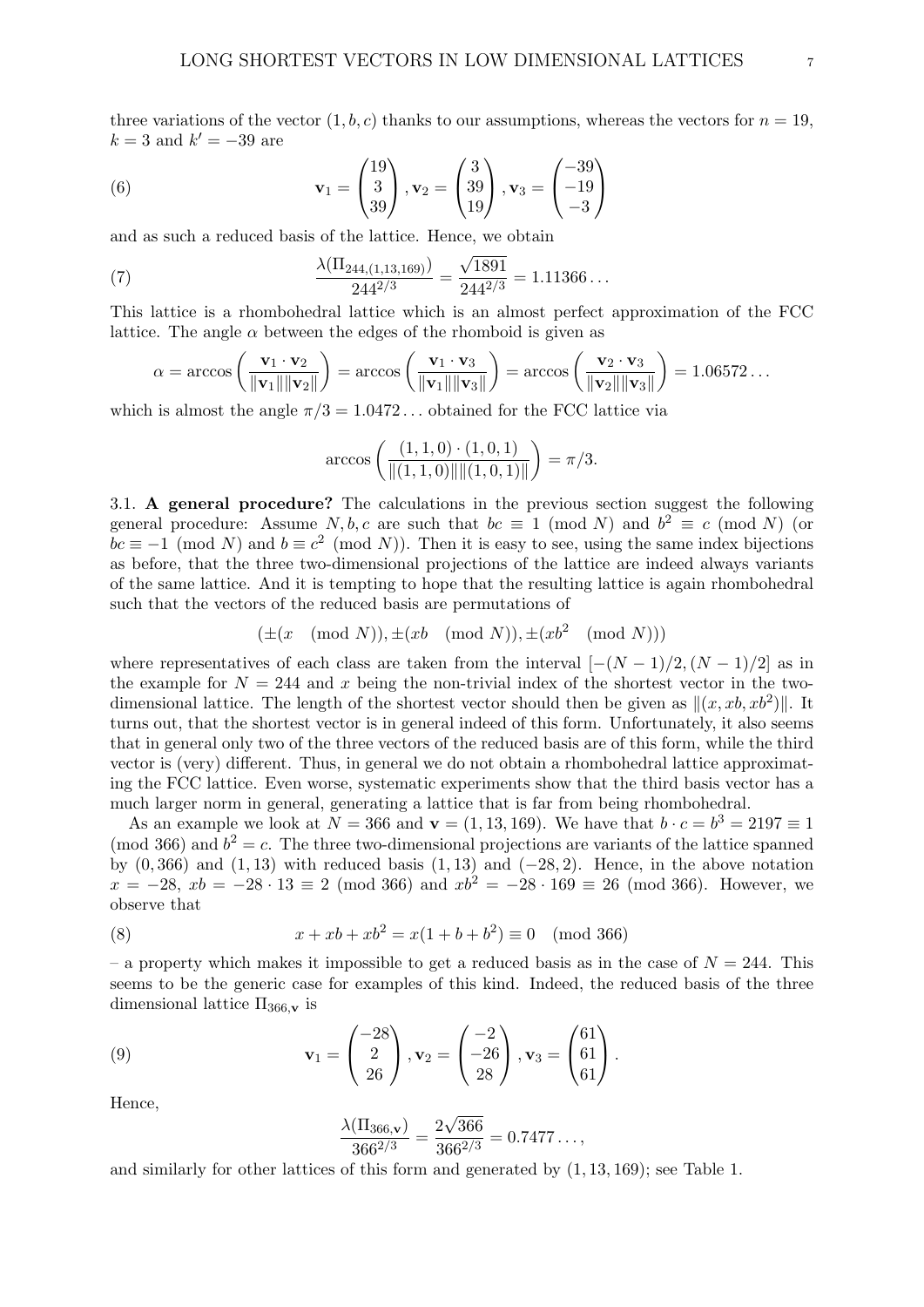| $\overline{N}$ | $\boldsymbol{x}$ | $_{bx}$        | $bx^2$ | $\lambda^*(\Pi_{N,{\bf v}})/\overline{N^{2/3}}$ |
|----------------|------------------|----------------|--------|-------------------------------------------------|
| 61             | $-4$             | 9              | $-5$   | 0.7127                                          |
| 122            | 10               | 8              | $-18$  | 0.7830                                          |
| 183            | -14              | 1              | 13     | 0.5935                                          |
| 244            | 19               | 3              | 39     | 1.11366                                         |
| 366            | $-28$            | $\overline{2}$ | 26     | 0.7477                                          |
| 549            | $-42$            | 3              | 39     | 0.8560                                          |
| 732            | -56              | $\overline{4}$ | 52     | 0.9421                                          |
| 1098           | -84              | 6              | 78     | 1.0785                                          |
| 2196           | $-168$           | 12             | 156    | $1.0032*$                                       |

TABLE 1. Lattices satisfying the conditions  $bc \equiv 1 \pmod{N}$  and  $b^2 \equiv c$ (mod N) for  $\mathbf{v} = (1, 13, 169)$ . \*The shortest vector for  $N = 2196$  is given by (1, 13, 169); see Theorem 2.

### 4. Two infinite sets of lattices

The results in Table 1 and for similar sets of examples suggest that while the case of  $N = 244$ seems highly exceptional and mysterious there may be two general patterns for bases of the form  $N = b<sup>3</sup> - 1$  and  $N = (b<sup>3</sup> - 1)/2$  for integers  $b > 0$ . We explore these examples in the following and note that Theorem 3 implies Theorem 1.

**Theorem 2.** For an integer  $m > 2$  let  $N = m^3 - 1$  and  $\mathbf{v} = (1, m, m^2)$ . Then

$$
\lambda^*(\Pi_{N,\mathbf{v}}) = \sqrt{1 + m^2 + m^4}
$$

= 1.

such that

$$
\lim_{m\to\infty}\frac{\lambda^*(\Pi_{N,{\bf v}})}{N^{2/3}}=
$$

Proof. We prove the theorem by showing that

(10) 
$$
\mathbf{v}_1 = \begin{pmatrix} 1 \\ m \\ m^2 \end{pmatrix}, \mathbf{v}_2 = \begin{pmatrix} -m \\ -m^2 \\ -1 \end{pmatrix}, \mathbf{v}_3 = \begin{pmatrix} -m^2 \\ -1 \\ -m \end{pmatrix}
$$

is a reduced lattice basis for the lattice

$$
\begin{pmatrix} 0 & 0 & 1 \ 0 & m^3 - 1 & m \ m^3 - 1 & 0 & m^2 \end{pmatrix}.
$$

First, we recall that two lattices with bases  $\bf{B}$  and  $\bf{B}'$  are equivalent if there exists a unimodular matrix **U** such that  $\mathbf{B} \cdot \mathbf{U} = \mathbf{B}'$ . We observe that

(11) 
$$
\begin{pmatrix} 1 & -m & -m^2 \ m & -m^2 & -1 \ m^2 & -1 & -m \end{pmatrix} \begin{pmatrix} m & 0 & 1 \ 1 & -m & 0 \ 0 & 1 & 0 \end{pmatrix} = \begin{pmatrix} 0 & 0 & 1 \ 0 & m^3 - 1 & m \ m^3 - 1 & 0 & m^2 \end{pmatrix}
$$

And the determinant of the second matrix is indeed 1. Next, we show that  $\mathbf{v}_1, \mathbf{v}_2, \mathbf{v}_3$  form a reduced basis. The first condition in Definition 1 is obviously satisfied since all three vectors have the same set of entries. The second condition

$$
\left\| \begin{pmatrix} -m \\ -m^2 \\ -1 \end{pmatrix} + x_1 \begin{pmatrix} 1 \\ m \\ m^2 \end{pmatrix} \right\| = \left\| \begin{pmatrix} x_1 - m \\ x_1 m - m^2 \\ x_1 m^2 - 1 \end{pmatrix} \right\| \ge \left\| \begin{pmatrix} -m \\ -m^2 \\ -1 \end{pmatrix} \right\|
$$

follows from the observation that

$$
1 + m2 + m4 + x12(m4 + m2 + 1) - 2x1(m3 + m2 + m) \ge 1 + m2 + m4,
$$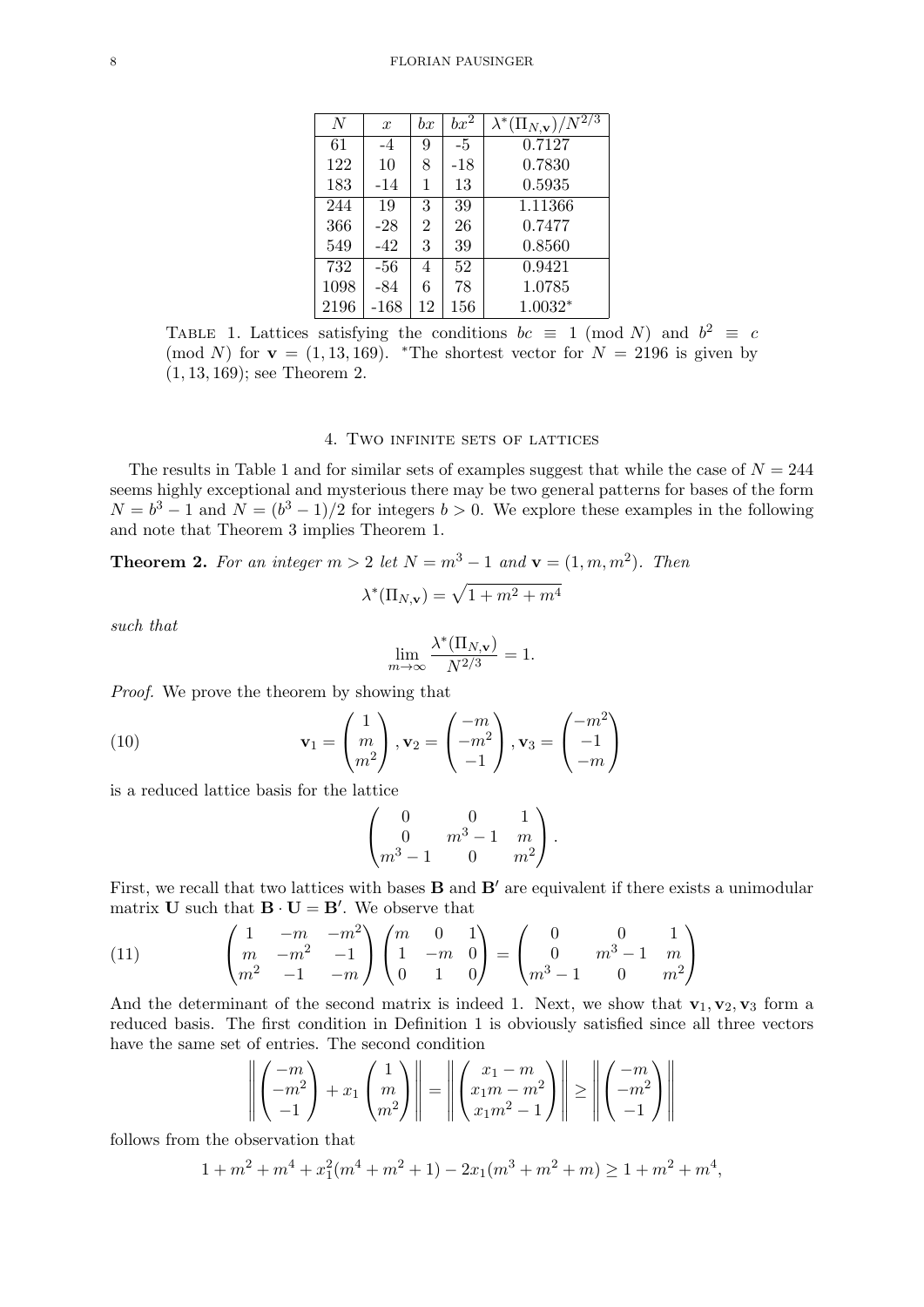for all  $x_1 \in \mathbb{Z}$  and  $m > 2$ . This is obviously true for all  $x_1 \geq 2$  and all  $x_1 \leq 0$ . For  $x_1 = 1$ , we need that

(12) 
$$
m^4 + m^2 + 1 - 2m^3 - 2m^2 - 2m \ge 0,
$$

which holds for all integers  $m > 2$ . In a similar way, we can also verify that  $\|\mathbf{v}_3 + x_2\mathbf{v}_2 + x_1\mathbf{v}_1\|$  $\|\mathbf{v}_3\|$ . In this case the inequality reduces to

$$
(m4 + m2 + 1)(1 + x12 + x22) + (m3 + m2 + m)(2x1 - 2x2 - 2x1x2) \ge m4 + m2 + 1.
$$

Since  $(x_1-x_2)^2+2(x_1-x_2) \ge 0$  unless  $x_1-x_2=-1$ , it is easy to see that the inequality holds for  $m \geq 1$  and  $x_1, x_2$  with  $x_1 + 1 \neq x_2$ . Now, assume  $x_1 + 1 = x_2$ ; in this case,

$$
-1 = x_1^2 + (x_1 + 1)^2 - 2x_1^2 - 2x_1 - 2.
$$

and the inequality can be reduced to the above (12). Hence, the basis is indeed reduced and the and the mequanty can be reduced to the above  $(12)$ . Hence, the basis is indeed reduced and the length of the shortest vector in the lattice is  $\sqrt{1+m^2+m^4}$ .

**Theorem 3.** Let  $b = 2k + 1$  be odd and set  $N = \frac{b^3 - 1}{2}$  $\frac{b-1}{2}$ ,  $\mathbf{v} = (1, b, b^2)$ . Then we have lim k→∞  $\lambda^*(\Pi_{N,\mathbf{v}})$  $\frac{(11N,\mathbf{v})}{N^{2/3}} = 2^{1/6}$ 

Proof. We prove the theorem by showing that

(13) 
$$
\mathbf{v}_1 = \begin{pmatrix} -k \\ -k(2k+1) \\ k+k(2k+1) \end{pmatrix}, \mathbf{v}_2 = \begin{pmatrix} -k(2k+1) \\ k+k(2k+1) \\ -k \end{pmatrix}, \mathbf{v}_3 = \begin{pmatrix} k+k(2k+1)+1 \\ k+1 \\ k+k(2k+1)+k+1 \end{pmatrix}
$$

is a reduced lattice basis for the lattice

$$
\begin{pmatrix}\n0 & 0 & 1 \\
0 & \frac{(2k+1)^3 - 1}{2} & (2k+1) \\
\frac{(2k+1)^3 - 1}{2} & 0 & (2k+1)^2\n\end{pmatrix}.
$$

First, we observe that

(14) 
$$
(\mathbf{v}_1, \mathbf{v}_2, \mathbf{v}_3) \cdot \begin{pmatrix} 1+k & -k & 1 \\ k & 1+k & 1 \\ k & k & 1 \end{pmatrix} = \begin{pmatrix} 0 & 0 & 1 \\ 0 & \frac{b^3-1}{2} & b \\ \frac{b^3-1}{2} & 0 & b^2 \end{pmatrix}
$$

And the determinant of the second matrix is indeed 1. Next we have to check that  $||\mathbf{v}_2+x_1\mathbf{v}_1|| \ge$  $\|\mathbf{v}_2\|$ . We have that  $\|\mathbf{v}_2\|^2 = 2k^2(3 + 6k + 4k^2)$  and the above inequality reduces to

$$
2k^2(3+6k+4k^2)(1-x_1+x_1^2) \ge 2k^2(3+6k+4k^2),
$$

which is true for  $k \geq 1$  and all integers  $x_1$ . Finally, we have to show that

$$
\|\mathbf{v}_3 + x_2 \mathbf{v}_2 + x_1 \mathbf{v}_1\| \ge \|\mathbf{v}_3\|
$$

for all integers  $x_1, x_2$ . We have that  $\|\mathbf{v}_3\|^2 = (1+2k+2k^2)(3+6k+4k^2)$ . Setting  $\alpha = 3+6k+4k^2$ , the inequality can be simplified to

$$
(1+2k+2k^2)\alpha+2k^2\alpha(x_1^2+x_2^2+x_1-x_2-x_1x_2) \ge (1+2k+2k^2)\alpha,
$$

and hence to

$$
x_1^2 + x_2^2 + x_1 - x_2 - x_1 x_2 \ge 0,
$$

Depending on the signs of  $x_1$  and  $x_2$  we either rewrite this expression as  $x_1^2 + x_2^2 + x_1 - x_2(1+x_1)$ in case  $x_1$  and  $x_2$  have the same sign or as  $x_1^2 + x_2^2 + x_1(1 - x_2) - x_2$  in case  $x_1$  and  $x_2$  have opposite signs to see that this inequality holds in each case and for all pairs of integers  $x_1, x_2$ . Thus, we get that

$$
\lim_{k \to \infty} \frac{\lambda^*(\Pi_{N,\mathbf{v}})}{N^{2/3}} = \lim_{k \to \infty} \frac{\sqrt{2}\sqrt{k^2(3+6k+4k^2)}}{(k(3+6k+4k^2))^{2/3}} = 2^{1/6}.
$$

 $\Box$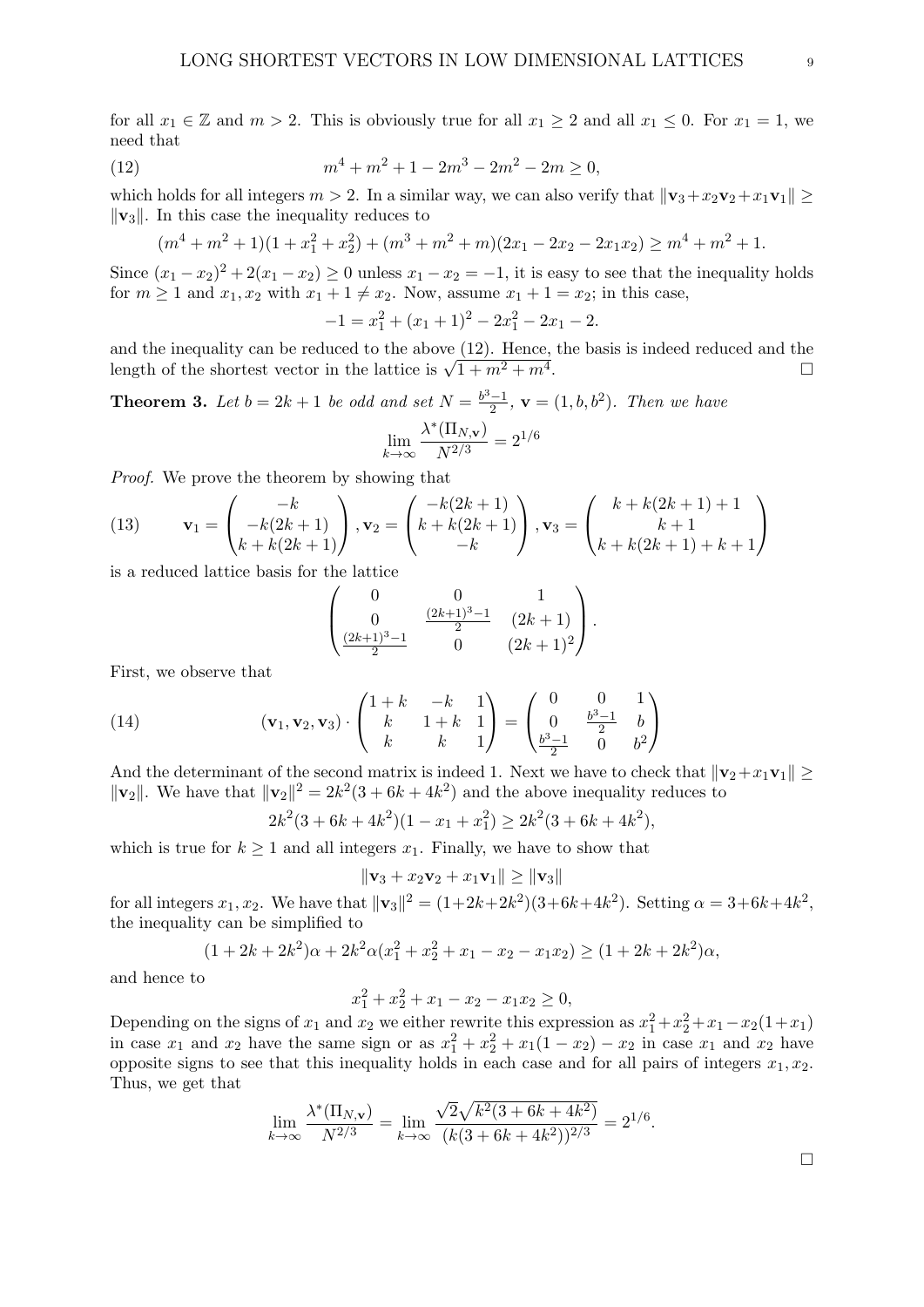

Figure 4. Illustration of the convergence of the normalised length of the shortest vector of  $\Pi_{N,\mathbf{v}}$  to  $2^{1/6}$ . Here,  $2N = (2k+1)^3 - 1$  and the x-axis represents k; i.e. for  $k = 50$  we have  $N = 515150$  and  $\mathbf{v} = (1, 101, 10201)$ . The red dashed line is at 1.1136; i.e. at the value obtained for  $N = 244$  with  $(1, 13, 169)$ .

.

Remark 2. We can calculate the value of k needed to get a lattice whose normalised shortest vector is longer than for the exceptional lattice  $\Pi = \Pi_{244,(1,13,169)}$ . In (7) we calculated that  $\lambda^*(\Pi)/244^{2/3} = \sqrt{1891}/244^{2/3} \approx 1.1136$ , which is only improved for  $k > 31$  or  $N \ge 137312$ ; see Figure 4.

### 5. Higher dimensions

It is possible to generalise our construction to higher dimensions. We define  $\Pi_{N,\mathbf{v}}^4$  and  $\Pi_{N,\mathbf{v}}^5$ analogously to the two- and three-dimensional cases for parameter vectors

$$
\mathbf{v}=(a_1,\ldots,a_d),
$$

with  $d = 4$  or  $d = 5$ ,  $0 < a_1 < \ldots < a_d < N$  and  $gcd(N, a_1) = 1$ . Furthermore, we define  $\lambda^*(\Pi_{N,\mathbf{v}}^4)$  and  $\lambda^*(\Pi_{N,\mathbf{v}}^5)$  as in the three dimensional case. Using a similar volume argument as in the introduction for the three dimensional case, we get that

$$
\lambda^*(\Pi_{N,\mathbf{v}}^4) \le C_4 \cdot N^{3/4} \quad \text{ and } \quad \lambda^*(\Pi_{N,\mathbf{v}}^5) \le C_5 \cdot N^{4/5}.
$$

Lemma 1 generalises as well and, therefore, we see that  $vol(\Lambda(\Pi_{N,\mathbf{v}}^4)) = N^3$  and  $vol(\Lambda(\Pi_{N,\mathbf{v}}^5)) =$  $N<sup>4</sup>$ . Thus, we get from the definition of the Hermite constant that

$$
\lambda^*(\Pi_{N,\mathbf{v}}^4) \le \text{vol}(\Lambda(\Pi_{N,\mathbf{v}}^4))^{1/4} \cdot \sqrt{\gamma_4} = N^{3/4} \cdot 2^{1/4},
$$
  

$$
\lambda^*(\Pi_{N,\mathbf{v}}^5) \le \text{vol}(\Lambda(\Pi_{N,\mathbf{v}}^5))^{1/5} \cdot \sqrt{\gamma_5} = N^{4/5} \cdot 2^{3/10}.
$$

We can mimic Theorem 3 to obtain the following result for  $d = 4$  and  $d = 5$ .

**Theorem 4.** Let  $b = 2k + 1$  be odd and set  $N = \frac{b^4 - 1}{2}$  $\frac{a-1}{2}$ ,  $\mathbf{v} = (1, b, b^2, b^3)$ . Then we have

$$
\lim_{k \to \infty} \frac{\lambda^*(\Pi_{N,\mathbf{v}}^4)}{N^{3/4}} = 2^{1/4}.
$$

Similarly, let  $b = 2k + 1$  be odd and set  $N = \frac{b^5 - 1}{2}$  $\frac{(-1)}{2}$ ,  $\mathbf{v} = (1, b, b^2, b^3, b^4)$ . Then we have

$$
\lim_{k \to \infty} \frac{\lambda^*(\Pi_{N,\mathbf{v}}^5)}{N^{4/5}} = 2^{3/10}.
$$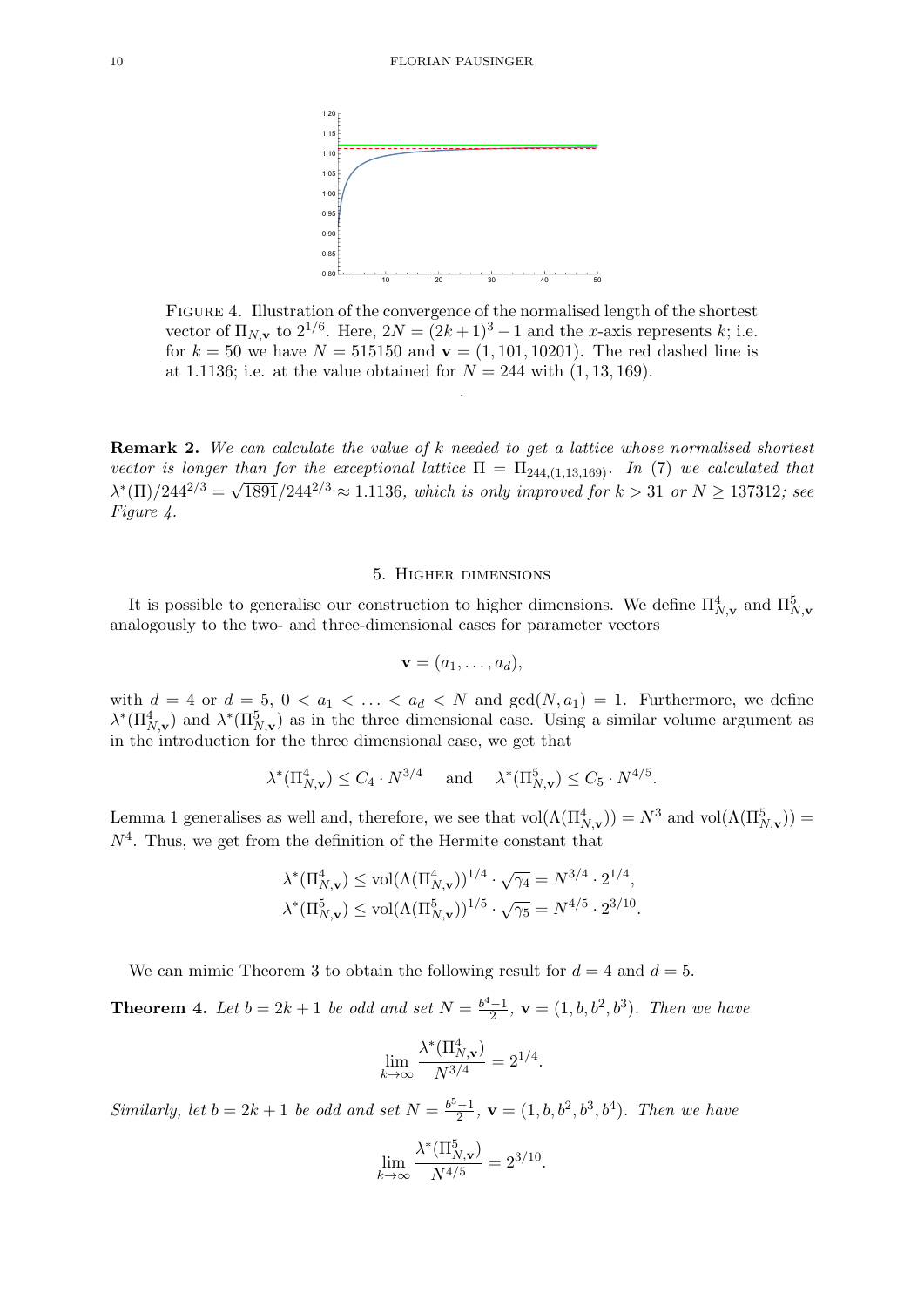Sketch of the proof. We start with  $d = 4$ . Analogously to the proof of Theorem 3 we can show that (15)

$$
\mathbf{v}_1 = \begin{pmatrix} -k \\ -kb \\ -kb^2 \\ k + kb + kb^2 \end{pmatrix}, \mathbf{v}_2 = \begin{pmatrix} -kb \\ -kb^2 \\ k + kb + kb^2 \\ -k \end{pmatrix}, \mathbf{v}_3 = \begin{pmatrix} -k - kb - kb^2 \\ k \\ kb \\ kb^2 \end{pmatrix}, \mathbf{v}_4 = \begin{pmatrix} k + kb + 1 \\ 2k + kb + kb^2 + 1 \\ k + kb + 1 \\ 2k + kb + kb^2 + 1 \end{pmatrix}
$$

is a Minkowski-reduced lattice basis (see [7, Section 2.2] for a definition of reduced basis in more than 3 dimensions and [7, Theorem 2.2] for a list of conditions to check) for the lattice

$$
\begin{pmatrix}\n0 & 0 & 0 & 1 \\
0 & 0 & \frac{(2k+1)^4 - 1}{2} & (2k+1) \\
0 & \frac{(2k+1)^4 - 1}{2} & 0 & (2k+1)^2 \\
\frac{(2k+1)^4 - 1}{2} & 0 & 0 & (2k+1)^3\n\end{pmatrix}
$$

.

From this we get that

$$
\lim_{k \to \infty} \frac{\lambda^*(\Pi_{N,\mathbf{v}}^4)}{N^{3/4}} = \frac{k\sqrt{(4k^2 + 6k + 3)(2k(k+1) + 1)}}{\sqrt{2}(k(k+1)(2k(k+1) + 1))^{3/4}} = 2^{1/4}.
$$

Finally, we can construct 5-dimensional lattices in a similar fashion; i.e. let  $b = 2k + 1$  be odd and set  $N = \frac{b^5 - 1}{2}$  $\frac{-1}{2}$ ,  $\mathbf{v} = (1, b, b^2, b^3, b^4)$ . It can be shown that

v<sup>1</sup> = −k −kb −kb<sup>2</sup> −kb<sup>3</sup> 4k(k + 1)(2k <sup>2</sup> + 2k + 1) , v<sup>2</sup> = kb<sup>2</sup> kb<sup>3</sup> −4k(k + 1)(2k <sup>2</sup> + 2k + 1) k kb , v<sup>3</sup> = −kb<sup>3</sup> 4k(k + 1)(2k <sup>2</sup> + 2k + 1) −k −kb −kb<sup>2</sup> , v<sup>4</sup> = −4k(k + 1)(2k <sup>2</sup> + 2k + 1) k kb kb<sup>2</sup> kb<sup>3</sup> , v<sup>5</sup> = (2k <sup>2</sup> + 2k + 1)b (2k <sup>2</sup> + 2k + 1)b 2 (4k <sup>2</sup> + 2k + 1)(k + 1) (4k <sup>2</sup> + 2k + 1)(k + 1)b 2k <sup>2</sup> + 2k + 1 

is a Minkowski-reduced lattice basis for the lattice

$$
\begin{pmatrix}\n0 & 0 & 0 & 0 & 1 \\
0 & 0 & 0 & \frac{(2k+1)^5 - 1}{2} & (2k+1) \\
0 & 0 & \frac{(2k+1)^5 - 1}{2} & 0 & (2k+1)^2 \\
0 & \frac{(2k+1)^5 - 1}{2} & 0 & 0 & (2k+1)^3 \\
\frac{(2k+1)^5 - 1}{2} & 0 & 0 & 0 & (2k+1)^4\n\end{pmatrix}.
$$

Having a Minkowski-reduced basis ensures, by a result of van der Waerden [13], that the four shortest vectors in the basis achieve the first four successive minima of the lattice. Thus, we see that the shortest vector is of the form

$$
(-k, -kb, -kb^2, -kb^3, k+kb+kb^2+kb^3),
$$

such that

$$
\lim_{k \to \infty} \frac{\lambda^*(\Pi^5_{N,{\bf v}})}{N^{4/5}} = 2^{3/10}.
$$

**ACKNOWLEDGMENTS** 

I would like to thank one anonymous reviewer who brought [7] to my attention, who inspired the results of Section 5 and whose very constructive and detailed feedback greatly improved an earlier version of this manuscript.

 $\Box$